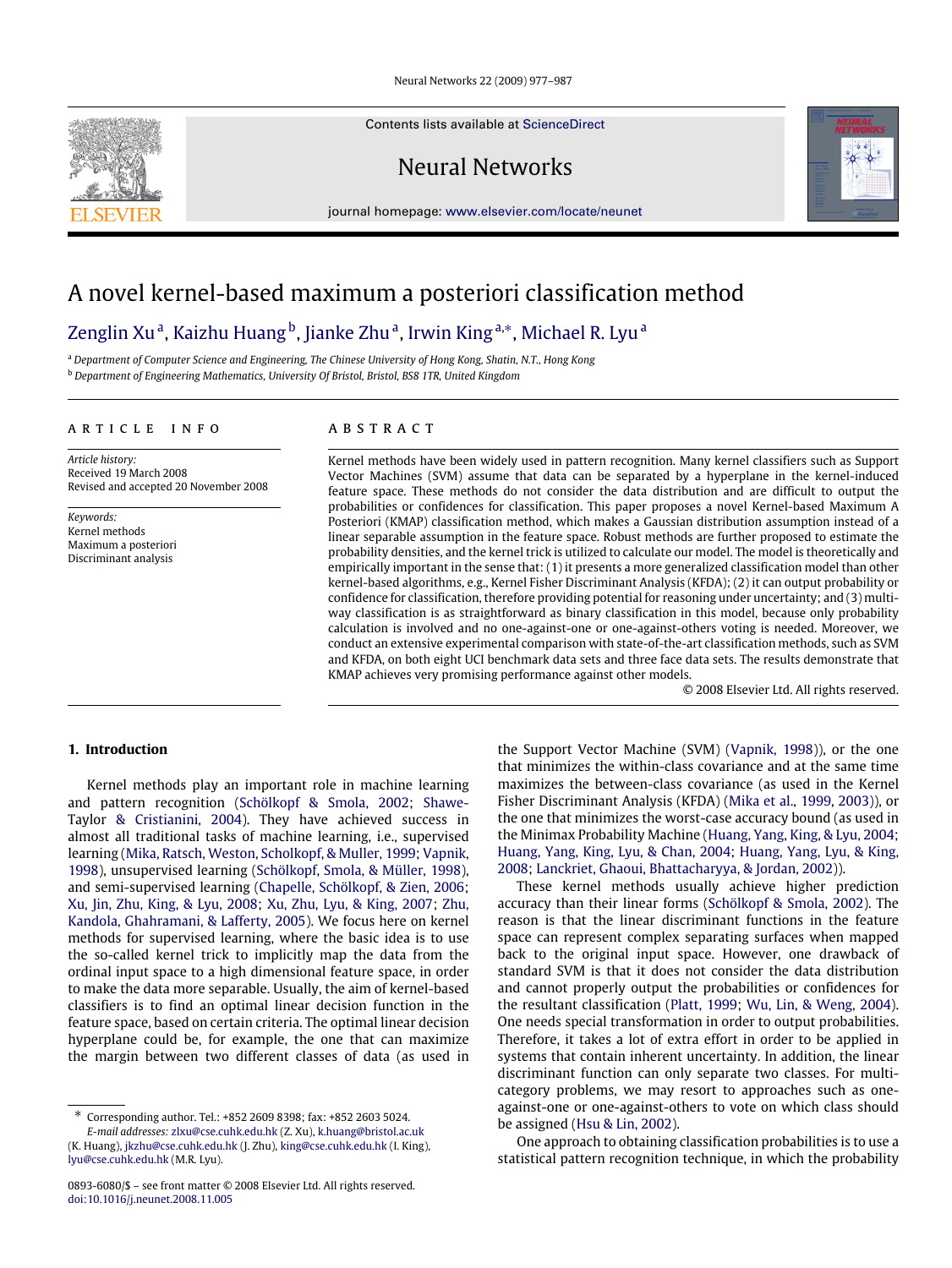density function can be derived from the data. Future items of data can then be classified using a Maximum A Posteriori (MAP) method (Duda, Hart, & Stork, 2000). One typical probability estimation method is to assume multivariate normal density functions over the data. The multivariate normal density functions are easy to handle; moreover some problems can also be regarded as Gaussian problems if there are enough examples, although in practice the Gaussian distribution cannot be easily satisfied in the input space.

To solve these problems, in this paper we propose a Kernelbased Maximum A Posteriori (KMAP) classification method under a Gaussianity assumption in the feature space. With this assumption, we derive a non-linear discriminant function in the feature space, in contrast to current kernel-based discriminant methods that rely only on using an assumption of linear separability for the data. Moreover, the derived decision function can output the probabilities or confidences. In addition, the distribution can be very complex in the original input space when it is mapped back from the feature space. This is analogous to the case in which a hyperplane derived with KFDA or SVM in the feature space could lead to a complex surface in the input space. Therefore, this approach sets a more valid foundation than the traditional multivariate probability estimation methods that are usually conducted in the input space.

Generally speaking, distributions other than the Gaussian function can also be assumed in the feature space. However, under a distribution with a complex form, it is hard to get a closed-form solution and easy to over-fit. More importantly, with the Gaussian assumption, a kernelized version can be derived without knowing the explicit form of the mapping functions for our model, while it is still difficult to formulate the kernel version for other complex distributions.

It is important to relate our proposed model to other probabilistic kernel methods. Kernel-based exponential methods (Canua & Smola, 2006) use parametric exponential families to explicitly build mapping functions from the input space to the feature space. It is also interesting to discuss the Kernel Logistic Regression (KLR) (Zhu & Hastie, 2005), which employs the logistic regression to estimate the density function and still leads to a linear function in the kernel-induced feature space. The kernel-embedded Gaussian mixture model in Wang, Lee and Zhang (2003) is related to our model in that a similar distribution is assumed, but their model is restricted to clustering and cannot be directly used in classification.

The appealing features of KMAP are summarized as follows. First, one important feature of KMAP is that it can be regarded as a more generalized classification model than KFDA and other kernel-based algorithms. KMAP provides a rich class of family of kernel-based algorithms, based on different regularization implementations. Another important feature of KMAP is that it can output the probabilities of assigning labels to future data, which can be seen as the confidences of decisions. Therefore, the proposed method can also be seen as a Bayesian decision method, which can further be used in systems that make an inference under uncertainty (Smith, 1988). Moreover, multi-way classification is as easy as binary classification in this model because only probability calculation is involved and no one-against-one or one-againstothers voting is needed. As shown in Section 2.4, KMAP has the time complexity  $\mathcal{O}(n^3)$  (where *n* is the cardinality of data), which is in the same order as that of KFDA. In addition, the decision function enjoys the property of sparsity: only a small number of eigenvectors are needed for future prediction. This leads to low storage complexity.

The proposed algorithm can be applied in many pattern recognition tasks, e.g., face recognition, character recognition, and others. In order to evaluate the performance of our proposed

method, extensive experiments are performed on eight benchmark data sets from the UCI repository and on three standard face data sets. Experimental results show that our proposed method achieves very competitive performance on UCI data. Moreover, its advantage is especially prominent in face data sets, where only a small amount of training data are available.

The remainder of this paper is organized as follows. In Section 2, we derive the kernel-based MAP classification model in the feature space and discuss the parameter estimation techniques. Then the kernel calculation procedure and the theoretical connections between the KMAP model and other kernel methods are discussed. Section 3 first reports the experiments on UCI data sets against other competitive kernel methods, then evaluates our model's performance on face data sets. Section 4 draws conclusions and lists possible future research directions.

We use the following notation. Let  $\mathcal{X} \in \mathbb{R}^d$  denote the original *d*-dimensional input space, where an instance **x** is generated from an unknown distribution. Let  $\mathbb{C} = \{1, 2, ..., m\}$  be the set of labels where *m* is the number of classes. Let  $P(C_i)$  denote the prior probability of class *C<sup>i</sup>* . Let *n<sup>i</sup>* be the number of observed data points in class *C<sup>i</sup>* and *n* be the amount of training data. A Mercer kernel is defined as a symmetric function  $\kappa$ , such that  $\kappa$ (**x**, **y**) =  $\langle \Phi(\mathbf{x}), \Phi(\mathbf{y}) \rangle$  for all **x**, **y**  $\in \mathcal{X}$ , where  $\Phi$  is a mapping from  $\mathcal{X}$ to a feature space  $H$ . The form of kernel function  $\kappa$  could be a linear kernel function,  $\kappa(\mathbf{x}_i, \mathbf{x}_j) = \mathbf{x}_i \cdot \mathbf{x}_j$ , a Gaussian RBF kernel function,  $\kappa(\mathbf{x}_i, \mathbf{x}_j) = \exp(-\|\mathbf{x}_i - \mathbf{x}_j\|_2^2 / \sigma^2)$ , or a polynomial kernel function,  $\kappa(\mathbf{x}_i, \mathbf{x}_j) = (\mathbf{x}_i \cdot \mathbf{x}_j + 1)^p$ , for some  $\sigma$  and  $p$  respectively. A kernel matrix or Gram matrix  $G \in \mathbb{R}^{n \times n}$  is a positive semidefinite matrix such that  $G_{ij} = \kappa(\mathbf{x}_i, \mathbf{x}_j)$  for any  $\mathbf{x}_1, \ldots, \mathbf{x}_n \in \mathcal{X}$ . *G* can be further written as  $[G^{(1)}, G^{(2)}, \ldots, G^{(m)}]$ , where  $G^{(i)}$  is an  $n \times n_i$  matrix and denotes the subset of *G* relevant to class  $C_i$ . The covariance matrix of  $G^{(i)}$  is denoted by  $\Sigma_{G^{(i)}}$ . We denote  $\mu_i$ and  $\Sigma_i$  as the mean vector and covariance matrix of class  $C_i$  in the feature space, respectively. The set of eigenvalues and the set of eigenvectors belonging to  $\Sigma_i$  are represented as  $\Lambda_i$  and  $\Omega_i$ . We write  $p(\Phi(\mathbf{x})|C_i)$  as the probability density function of class  $C_i$ .

## **2. Kernel-based maximum a posteriori classification**

In contrast with the assumption of traditional MAP algorithms, that the data points satisfy multivariate normal distribution in the input space, we assume that the mapped data in the high dimensional feature space follow such a distribution. This is meaningful in that the distribution can be very complex in the original input space when the Gaussian distribution is mapped back from the kernel-induced feature space. In the same sense, the decision boundary can be more complex when the quadratic decision boundary is projected into the input space.

In order to make a clear illustration of the reasonability of the Gaussian distribution in the kernel-induced feature space, two synthetic data sets, **Relevance** and **Spiral**, are used in this paper. We draw the decision boundary of discriminant functions conducted in the input space and the feature space, respectively. **Relevance** is a data set where only one dimension of the data is relevant to separate the data. **Spiral** can only be separated by highly non-linear decision boundaries. Fig. 1 plots the boundaries of the discriminant functions for the traditional MAP algorithm and the kernel-based MAP algorithm on these two data sets.

It can be observed that the MAP classifier with the Gaussian distribution assumption in the kernel-induced feature space always produces more reasonable decision boundaries. For **Relevance** data, a simple quadratic decision boundary in the input space cannot produce good prediction accuracy. However, the kernel-based MAP classifier separates these two classes of data smoothly. The difference between the boundaries of these two algorithms is especially significant for **Spiral**. This indicates that the kernel-based MAP classification algorithm can better fit the distribution of data points through the kernel trick.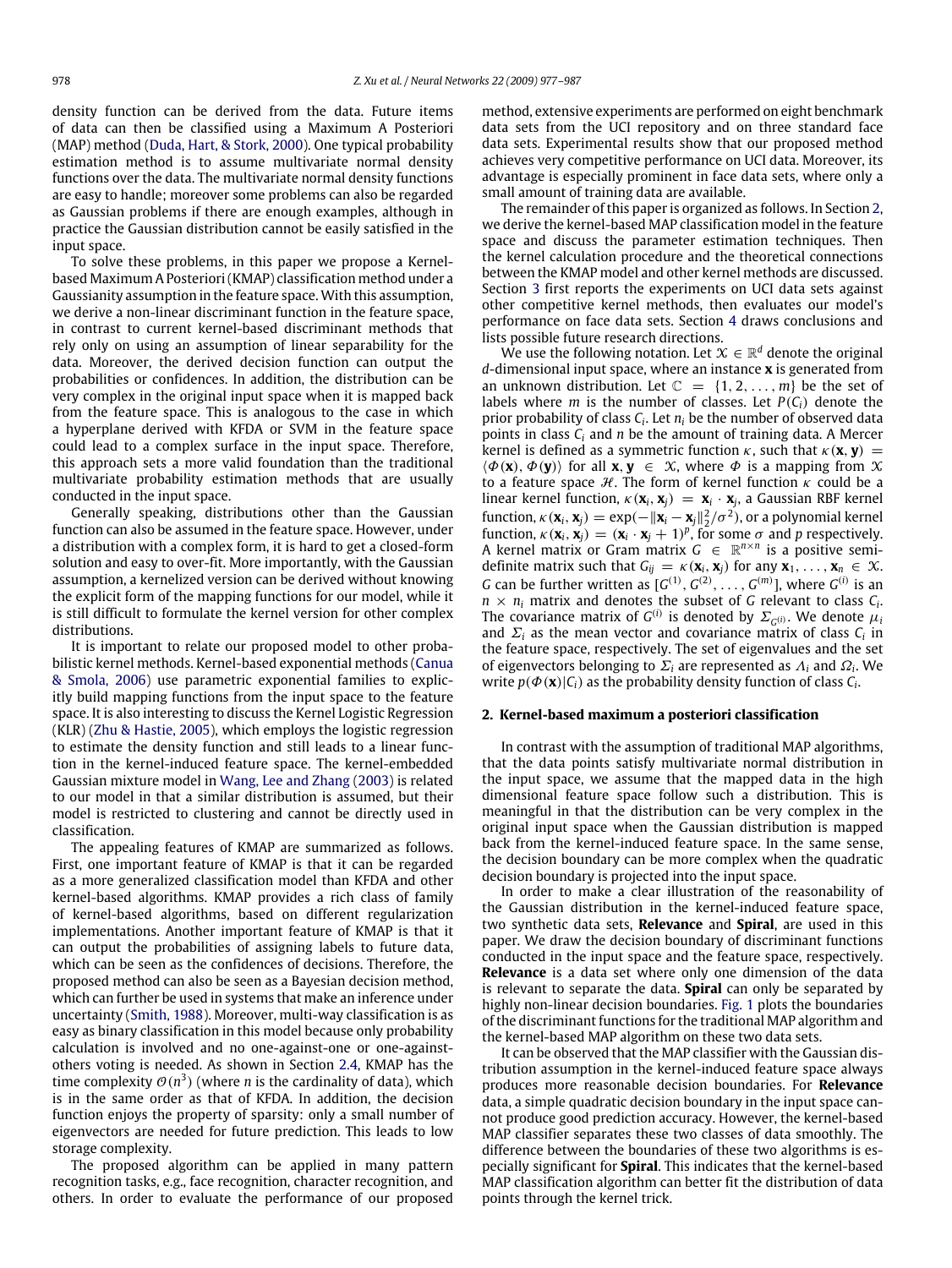

**Fig. 1.** The decision boundaries on **Relevance** and **Spiral**. The separating lines were obtained by projecting test data over a grid. The lines in blue (dark) and magenta (dashed) represent decision boundaries for MAP algorithms with Gaussian distribution in the feature space and those in the input space, respectively.

## *2.1. Model formulation*

Under the Gaussian distribution assumption, the conditional density function for each class  $C_i(1 \le i \le m)$  is written as:

$$
p(\Phi(\mathbf{x})|C_i) = \frac{1}{(2\pi)^{N/2} |\Sigma_i|^{1/2}} \times \exp\left\{-\frac{1}{2}(\Phi(\mathbf{x}) - \mu_i)^{\mathrm{T}} \Sigma_i^{-1}(\Phi(\mathbf{x}) - \mu_i)\right\}, \quad (1)
$$

where *N* is the dimension of the feature space and  $|\Sigma_i|$  is the determinant of the covariance matrix  $\mathit{\Sigma}_{i}.$  It is important to note that *N* could be infinite for the RBF kernel function. In such case, we seek to apply the kernel trick to avoid directly computing the density function, which will be verified in Section 2.3.

Taking logs on both sides of Eq. (1) and removing the constants, we can get the Mahalanobis distance function of a data point (**x***i*) to the class center  $(\mu_i)$  in the feature space when each class has the same prior probability:

$$
g_i(\Phi(\mathbf{x})) = (\Phi(\mathbf{x}) - \mu_i)^T \Sigma_i^{-1} (\Phi(\mathbf{x}) - \mu_i) + \log |\Sigma_i|.
$$
 (2)

In the case that different class prior probabilities are assumed, we only need to subtract  $2 \log P(C_i)$  in the above equation. The intuitive meaning of the function is that a data point is more likely to be assigned to a certain class with a lower Mahalanobis distance between the data point and the class center.

We revert the Mahalanobis distance function to its original class conditional density function:  $p(\Phi(\mathbf{x})|C_i) = \frac{1}{(2\pi)^{N/2}} \exp(-\frac{1}{2}g_i(\Phi(\mathbf{x}))$ (**x**))). According to the Bayesian Theorem, the posterior probability of class *C<sup>i</sup>* is calculated by

$$
P(C_i|\Phi(\mathbf{x})) = \frac{p(\Phi(\mathbf{x})|C_i)P(C_i)}{\sum_{j=1}^{m} p(\Phi(\mathbf{x})|C_j)P(C_j)}.
$$
\n(3)

Based on Eq. (3), the decision rule can be formulated as below:

$$
\mathbf{x} \in C_w \quad \text{if } P(C_w | \Phi(\mathbf{x})) = \max_{1 \le j \le m} P(C_j | \Phi(\mathbf{x})). \tag{4}
$$

This means that a test data point will be assigned to the class with the maximum of  $P(C_w | \Phi(\mathbf{x}))$ , i.e., the MAP. Since the MAP is calculated in the kernel-induced feature space, the output model is named as the KMAP classification.

Eq. (3) is of importance because it shows that KMAP output not only a class label, but also the probability of a data point belonging to a class. This probability can thus be seen as the confidence of classification of new data points. It can be used in statistical systems that make an inference under uncertainty (Smith, 1988). If the confidence is lower than some specified threshold, the system can refuse to make an inference. This is a distinct advantage over many kernel learning methods, including SVM, which cannot easily output these probabilities.

## *2.2. Parameter estimation*

In order to compute the Mahalanobis distance function, the mean vector and the covariance matrix for each class must be estimated. Typically, the mean vector  $(\mu_i)$  and the withincovariance matrix  $(\Sigma_i)$  are calculated by a maximum likelihood estimation. In the feature space, they are formulated as follows:

$$
\mu_i = \frac{1}{n_i} \sum_{j=1}^{n_i} \Phi(\mathbf{x}_j),\tag{5}
$$

$$
\Sigma_i = S_i = \frac{1}{n_i} \sum_{j=1}^{n_i} (\boldsymbol{\Phi}(\mathbf{x}_j) - \mu_i) (\boldsymbol{\Phi}(\mathbf{x}_j) - \mu_i)^{\mathrm{T}}.
$$
 (6)

Directly employing the maximum likelihood estimation *S<sup>i</sup>* as the covariance matrix will generate quadratic discriminant functions in the feature space. However, the covariance estimation problem is clearly ill-posed, because the number of data points in each class is usually much smaller than the number of dimensions in the kernel-induced feature space. This problem is especially obvious in face recognition tasks. The treatment of this ill-posed problem is to introduce regularization. There are several kinds of regularization methods. One of them is to replace the individual within-covariance matrices with their average, i.e.,

$$
\Sigma_i = \frac{\sum_{i=1}^{m} S_i}{m} + rI,\tag{7}
$$

where *I* is the identity matrix and *r* is a regularization coefficient. This method is able to substantially reduce the number of free parameters to be estimated. Moreover, it also reduces the discriminant function between two classes to a linear one. Therefore, a linear discriminant analysis method can be obtained. We will discuss its connection to Kernel Fisher Discriminant Analysis (KFDA) in Section 2.4.

Alternatively, we can estimate the covariance matrix by combining the above linear discriminant function with the quadratic one. Instead of estimating the covariance matrix in the input space (Friedman, 1989), we can apply this method in the kernel-induced feature space. After the data are centered (see Schölkopf et al. (1998) for centering data), the formulation in the feature space is as follows: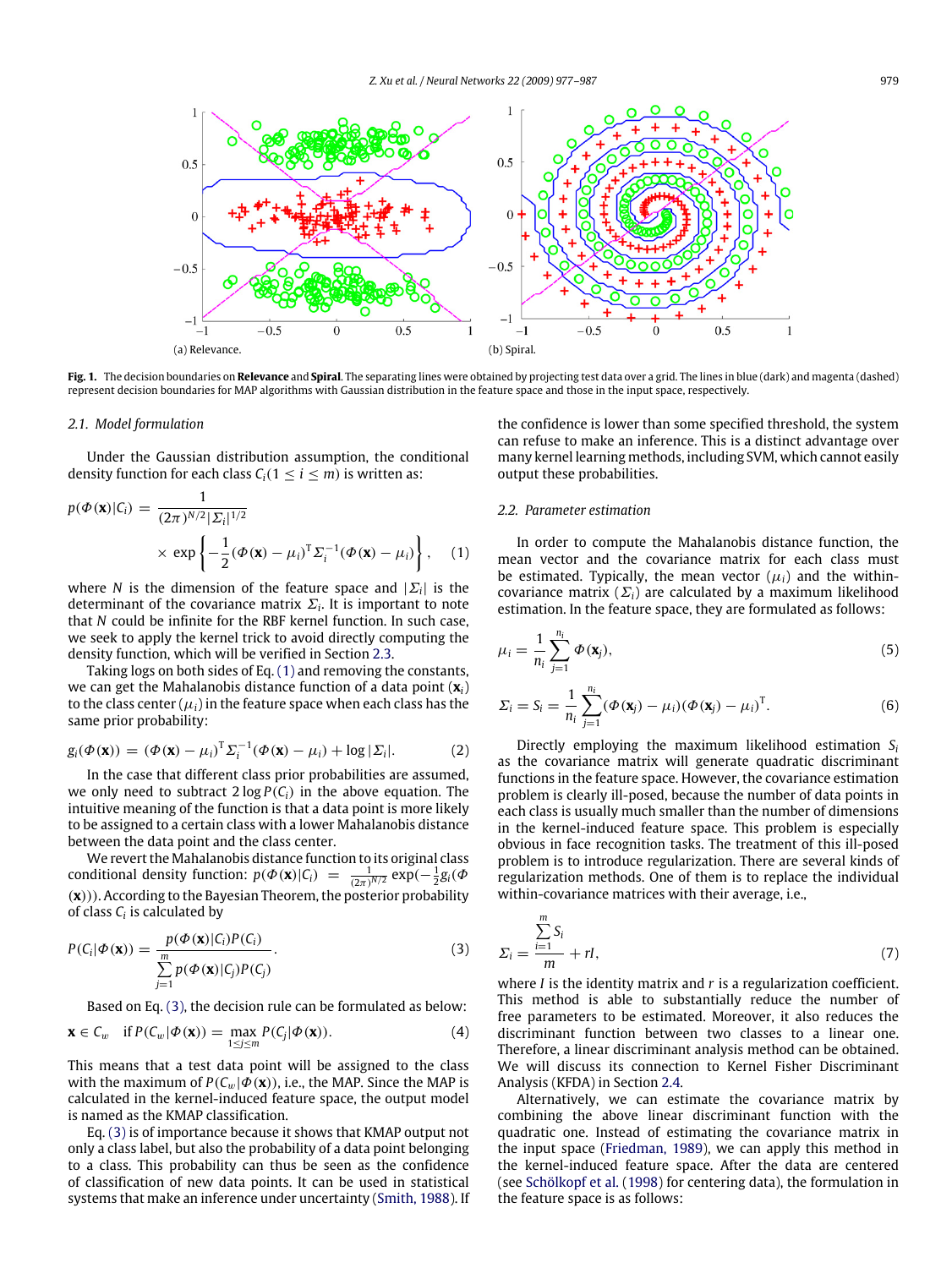$$
\Sigma_i = (1 - \eta) \tilde{\Sigma}_i + \eta \frac{\text{trace}(\tilde{\Sigma}_i)}{n} I,\tag{8}
$$

where

$$
\tilde{\Sigma}_i = (1 - \theta)S_i + \theta \tilde{S},\tag{9}
$$

$$
\tilde{S} = \frac{1}{n} \sum_{l=1}^{n} \Phi(\mathbf{x}_l) \Phi(\mathbf{x}_l)^{\mathrm{T}}.
$$
\n(10)

In the equations,  $\theta$  (0  $\leq \theta \leq$  1) is a coefficient linked with the linear and quadratic discriminant term. Also,  $\eta$  (0  $\leq \eta \leq 1$ ) determines the shrinkage to a multiple of the identity matrix. Note that the formulation of Eq. (10) differs from the one in Friedman (1989), where  $S = \sum_{i=1}^{m} S_i$ . This is because it is more accurate to estimate the covariance from all samples rather than only from those belonging to a single class. The effect is particularly significant in face recognition, where the sample size is relatively small and the dimensionality of the feature space is quite high. Because of this, our approach is more capable of adjusting the effect of the regularization.

**Remark.** Other regularization methods can also be employed for estimating the covariance matrices. The criteria of selecting the regularization are based on specific applications of KMAP. For example, when the number of training samples is small, it is better to use the regularization method based on Eq. (8).

## *2.3. Kernel calculation*

It is critical to represent the above formulations in a kernelized or inner product form. In the following, we demonstrate how the KMAP formulations can be kernelized without knowing the explicit form of the mapping functions.

Obviously, Eq. (2) is poorly-posed, since we are estimating the means and covariance matrices from *n* samples. To avoid this problem in calculating the Mahalanobis distance function, the spectral representation of the covariance matrix, i.e.,  $\Sigma_i$  =  $\sum_{j=1}^N A_{ij} \Omega_{ij} \Omega_{ij}^\top$  (where  $A_{ij}$  and  $\Omega_{ij}$  are the *j*th eigenvalue and eigenvector of  $\Sigma_i$ , respectively), is utilized instead of a direct calculation (Ruiz & Lopez-de Teruel, 2001). The small eigenvalues will, in particular, drastically degrade the performance of the function overwhelmingly, because they are underestimated due to the small number of examples. In this paper, we only estimate the *k* largest eigenvalues and replace each remaining eigenvalue with a nonnegative number *h<sup>i</sup>* . This technique is similar to that used in Principal Component Analysis (PCA) (Jolliffe, 1986), except that the non-principal eigenvalues are replaced by a constant *h<sup>i</sup>* . Thus Eq. (2) can be reformulated as follows:

$$
g_i(\Phi(\mathbf{x})) = \sum_{j=1}^k \frac{1}{\Lambda_{ij}} [\Omega_{ij}^{\mathrm{T}}(\Phi(\mathbf{x}) - \mu_i)]^2
$$
  
+ 
$$
\sum_{j=k+1}^N \frac{1}{h_i} [\Omega_{ij}^{\mathrm{T}}(\Phi(\mathbf{x}) - \mu_i)]^2 + \log \left( h_i^{N-k} \prod_{j=1}^k \Lambda_{ij} \right).
$$

In the above equation,  $g_i(\Phi(\mathbf{x}))$  can further be represented as follows:

$$
\frac{1}{h_i} \left( \sum_{j=1}^N [\Omega_{ij}^{\mathrm{T}}(\boldsymbol{\Phi}(\mathbf{x}) - \mu_i)]^2 - \sum_{j=1}^k \left( 1 - \frac{h_i}{\Lambda_{ij}} \right) [\Omega_{ij}^{\mathrm{T}}(\boldsymbol{\Phi}(\mathbf{x}) - \mu_i)]^2 \right).
$$

We define 
$$
g_{1i}(\Phi(\mathbf{x})) = \sum_{j=1}^{N} [\Omega_{ij}^{T}(\Phi(\mathbf{x}) - \mu_i)]^2
$$
 and  $g_{2i}(\Phi(\mathbf{x})) = \sum_{j=1}^{k} (1 - \frac{h_i}{\Lambda_{ij}}) [\Omega_{ij}^{T}(\Phi(\mathbf{x}) - \mu_i)]^2$ , such that

$$
g_i(\boldsymbol{\Phi}(\mathbf{x})) = \frac{1}{h_i} \left[ g_{1i}(\boldsymbol{\Phi}(\mathbf{x})) - g_{2i}(\boldsymbol{\Phi}(\mathbf{x})) \right] + \log \left( h_i^{N-k} \prod_{j=1}^k A_{ij} \right).
$$

In the following, we show that  $g_{1i}(\Phi(\mathbf{x}))$  and  $g_{2i}(\Phi(\mathbf{x}))$  can be entirely written in a kernel form. To formulate the above equations, we need to calculate the eigenvalues  $\Lambda_i$  and eigenvectors  $\Omega_i$ . However, due to the unknown dimensionality of the feature space,  $\Sigma_i$  cannot be computed directly. Moreover, because of the limited number of training samples, we can only express each eigenvector as the span of all the data points, as done in Schölkopf et al. (1998). The eigenvectors are in the space spanned by all the training samples, i.e., each eigenvector Ω*ij* can be written as a linear combination of all the training samples:

$$
\Omega_{ij} = \sum_{l=1}^{n} \gamma_{ij}^{(l)} \Phi(\mathbf{x}_l) = U \gamma_{ij}, \qquad (11)
$$

where  $\gamma_{ij} = (\gamma_{ij}^{(1)}, \gamma_{ij}^{(2)}, \dots, \gamma_{ij}^{(n)})^T$  is an *n* dimensional column vector and  $U = (\Phi(\mathbf{x}_1), \dots, \Phi(\mathbf{x}_n)).$ 

**Theorem 1.**  $\gamma_{ij}$  and  $\Lambda_{ij}$  are the eigenvector and eigenvalue of the *covariance matrix* Σ*<sup>G</sup>* (*i*)*, respectively.*

The proof of Theorem 1 can be found in the Appendix. Based on Theorem 1, we can express  $g_{1i}(\Phi(\mathbf{x}))$  in the kernel form:

$$
g_{1i}(\Phi(\mathbf{x})) = \sum_{j=1}^{n} \gamma_{ij}^{T} U^{T}(\Phi(\mathbf{x}) - \mu_{i})^{T}(\Phi(\mathbf{x}) - \mu_{i}) U \gamma_{ij}
$$
  
= 
$$
\sum_{j=1}^{n} \left[ \gamma_{ij}^{T} \left( K_{\mathbf{x}} - \frac{1}{n_{i}} \sum_{l=1}^{n_{i}} K_{\mathbf{x}_{l}} \right) \right]^{2}
$$
  
= 
$$
\left\| K_{\mathbf{x}} - \frac{1}{n_{i}} \sum_{l=1}^{n_{i}} K_{\mathbf{x}_{l}} \right\|_{2}^{2},
$$

where  $K_{\mathbf{x}} = \{K(\mathbf{x}_1, \mathbf{x}), \dots, K(\mathbf{x}_n, \mathbf{x})\}^T$ .

In the same way,  $g_{2i}(\Phi(\mathbf{x}))$  can be formulated as the follows:

$$
g_{2i}(\boldsymbol{\Phi}(\mathbf{x})) = \sum_{j=1}^k \left(1 - \frac{h_i}{A_{ij}}\right) \Omega_{ij}^{\mathrm{T}}(\boldsymbol{\Phi}(\mathbf{x}) - \mu_i)(\boldsymbol{\Phi}(\mathbf{x}) - \mu_i)^{\mathrm{T}} \Omega_{ij}.
$$

Substituting (11) into the above  $g_{2i}(\Phi(\mathbf{x}))$ , we have:

$$
g_{2i}(\Phi(\mathbf{x})) = \sum_{j=1}^{k} \left(1 - \frac{h_i}{\Lambda_{ij}}\right) \gamma_{ij}^{T} \left(K_{\mathbf{x}} - \frac{1}{n_i} \sum_{j=1}^{n_i} K_{\mathbf{x}_j}\right)
$$

$$
\times \left(K_{\mathbf{x}} - \frac{1}{n_i} \sum_{j=1}^{n_i} K_{\mathbf{x}_j}\right)^{T} \gamma_{ij}.
$$

**Remark.** In calculating  $g_{2i}(\Phi(\mathbf{x}))$ , only the *k* largest eigenvalues and relevant eigenvectors are selected for each class. In Williams and Seeger (2000) and Yang, Frangi, Yang, Zhang and Jin (2005), it is shown that the eigenvalue spectrum of the covariance matrix of the Gram matrix rapidly decays and thus is of low rank. This reinforces the theoretical basis of KMAP from another perspective.

Now, the discriminant function in the feature space  $g_i(\Phi(\mathbf{x}))$ can be finally written in a kernel form, where *N* is substituted with the cardinality of data *n*.

We summarize the proposed KMAP algorithm in Fig. 2.

The overall time complexity of the algorithm is determined by Step 5 and Step 6. These steps involve computing the within-class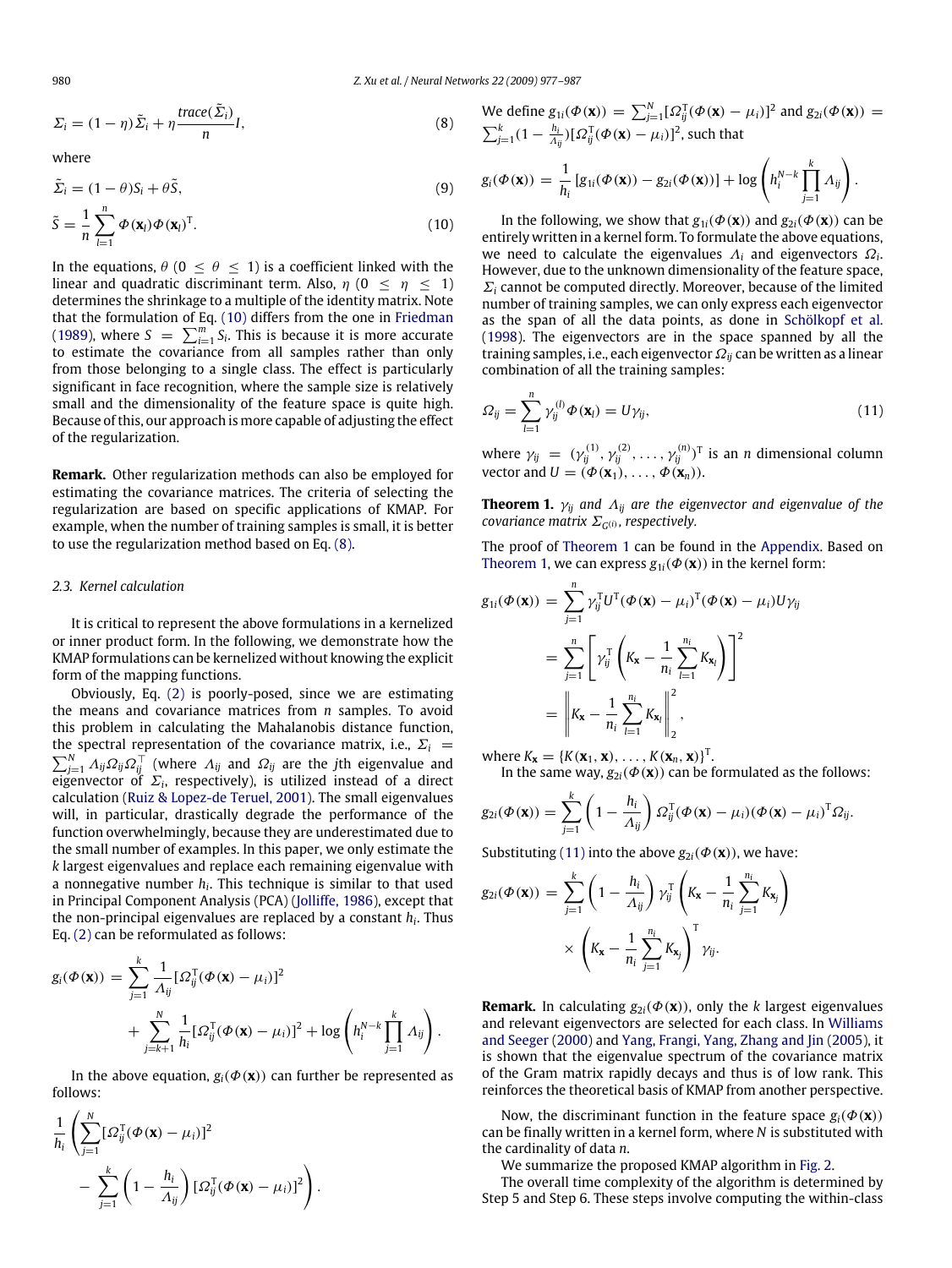

- 1. Choose a kernel function  $\kappa(\mathbf{x}, \mathbf{y})$ , which can be a linear kernel function, an RBF kernel or a polynomial kernel, etc.
- 2. Center the training data in the kernel-induced feature space.
- 3. Tune parameters  $(\theta, \eta)$  and set k using training data.
- 4. Compute the Mahalanobis distance of each test sample to each class center  $g_i(\Phi(\mathbf{x}))$  according to Eq. (11).
- 5. Make a decision according to the MAP rule (Eq.  $(4)$ ).

**Fig. 2.** The KMAP algorithm for classification.

#### **Table 1**

The relationship among KMAP and other kernel methods.

| Parameter setting |  | Kernel methods                       |
|-------------------|--|--------------------------------------|
|                   |  |                                      |
|                   |  | A quadratic discriminant method      |
|                   |  | A linear discriminant method         |
|                   |  | The nearest mean classifier          |
|                   |  | The weighted nearest mean classifier |

covariance matrix, and the complexity is  $\mathcal{O}(n^2)$ . In addition, it will cost  $\mathcal{O}(n^3)$  operations to solve the eigenvalues and eigenvectors. Hence, KMAP has the same time complexity as KFDA. The storage complexity, which involves  $O(kn)$  for storing *k* columns of the covariance matrix, can be deduced because the value of *k* is much smaller than *n*. We will evaluate the scale of *k* in the experiments.

#### *2.4. Connection with other kernel methods*

The KMAP model is a generalized classification model and can be reduced to other kernel-based classification methods with different implementations of parameter estimation.

In the regularization method based on Eq. (8), by varying the settings of  $\theta$  and  $\eta$ , other kernel-based classification methods can be derived. When ( $\theta = 0$ ,  $\eta = 0$ ), the KMAP model represents a quadratic discriminant method in the kernel-induced feature space; when ( $\theta = 1$ ,  $\eta = 0$ ), it represents a kernel discriminant method; and when  $(\theta = 0, \eta = 1)$  or  $(\theta = 1, \eta = 1)$ , it represents the nearest mean classifier. Therefore, by varying  $\theta$  and  $\eta$ , different models can be generated from different combinations of quadratic discriminant, linear discriminant and the nearest mean methods. The relationship among these kernel methods is summarized in Table 1.

We show in the following, that a special case of the regularization method when  $\theta = 1$  and  $\eta = 0$  will reduce to the well-known Kernel Fisher Discriminant Analysis (KFDA). If both classes are assumed to have the same covariance structure for a binary class problem (i.e.,  $\Sigma_i = \frac{\Sigma_1 + \Sigma_2}{2}$ ) it leads to a linear discriminant function. Assuming all classes have the same class prior probabilities,  $g_i(\Phi(\mathbf{x}))$  can be derived as:

$$
g_i(\Phi(\mathbf{x})) = (\Phi(\mathbf{x}) - \mu_i)^T \Sigma_i^{-1} (\Phi(\mathbf{x}) - \mu_i)
$$
  
=  $(\Phi(\mathbf{x}) - \mu_i)^T \left(\frac{\Sigma_1 + \Sigma_2}{2}\right)^{-1} (\Phi(\mathbf{x}) - \mu_i),$ 

where  $i = 1, 2$ . We can reformulate this equation in the following form:  $g_i(\Phi(\mathbf{x})) = \mathbf{w}_i \Phi(\mathbf{x}) + b_i$ , where

$$
\mathbf{w}_i = -4(\Sigma_1 + \Sigma_2)^{-1}\mu_i,
$$
  
\n
$$
b_i = 2\mu_i^T(\Sigma_1 + \Sigma_2)^{-1}\mu_i.
$$

The decision hyperplane is  $f(\Phi(\mathbf{x})) = g_1(\Phi(\mathbf{x})) - g_2(\Phi(\mathbf{x}))$ , i.e.,

$$
f(\Phi(\mathbf{x})) = (\Sigma_1 + \Sigma_2)^{-1}(\mu_1 - \mu_2)\Phi(\mathbf{x})
$$
  
 
$$
-\frac{1}{2}(\mu_1 - \mu_2)^T(\Sigma_1 + \Sigma_2)^{-1}(\mu_1 + \mu_2).
$$

#### **Table 2**

Overview of the experimental data sets used.

| Data set   | # samples | # features     | # classes      |
|------------|-----------|----------------|----------------|
| Twonorm    | 1000      | 21             |                |
| Breast     | 683       | 9              | $\overline{2}$ |
| Ionosphere | 351       | 34             | 2              |
| Pima       | 768       | 8              | 2              |
| Sonar      | 208       | 60             | $\overline{2}$ |
| Iris       | 150       | $\overline{4}$ | 3              |
| Wine       | 178       | 13             | 3              |
| Segment    | 210       | 19             |                |

This equation is just the formulation of KFDA (Kim, Magnani, & Boyd, 2006; Mika et al., 1999). Therefore, KFDA can be viewed as a special case of KMAP when all classes have the same covariance structure.

**Remark.** KMAP thus provides a rich class of kernel-based classification algorithms using different regularization methods. This makes KMAP a flexible framework for classification adaptive to data distribution.

## **3. Experiments**

In this section, we evaluate the proposed KMAP method on eight UCI data sets and three facial image data sets. As the classical methods and the state-of-the-art method in the face recognition task differ from tradition classification problems, we employ different comparison algorithms.

## *3.1. Experimental data sets*

We describe these two batches of data sets for further evaluation in the following. The first batch comprises eight UCI data sets and the second comprises three facial image data sets.

## *3.1.1. UCI data sets*

Eight data sets from the UCI machine learning repository, with different numbers of samples, features and classes, are chosen to test the performance of a variety of methods. Table 2 summarizes the information of these data sets.

## *3.1.2. Facial image data sets*

To make comprehensive evaluations, we have collected three different kinds of data sets for our experiments. One is the Facial Recognition Technology (FERET) Database (Phillips, Moon, Rizvi, & Rauss, 2000). The second is the Face Recognition Grand Challenge (FRGC) data set (Phillips et al., 2005). The above two data sets are the de-facto standard data sets for face recognition evaluation. The third data set is the Yahoo! News facial images data set, which was obtained by crawling from the Web (Berg et al., 2004). These facial data sets are widely used for the performance evaluation of face recognition (Zhu, Hoi, & Lyu, 2008). In the following, we first describe the details of these data sets. Then we discuss our preprocessing methods for face extraction and feature representation.

*FERET Face Data Set.* In our experiment, 239 persons in the FERET data set are selected, and there are four gray scale  $256 \times 384$  images for each individual. Among the four images, two images are from the FA/FB set, respectively, and the remaining two images are from DupI set. Therefore, there are a total of 956 images for evaluation. Since the images are acquired from different photo sessions, both the illumination conditions and the facial expressions may vary. All images are cropped and normalized by aligning the centers of the eyes to predefined positions, according to the manually located eye positions supplied by the FERET data. Fig. 3 depicts six individuals from this data set. The top two rows show the example images, the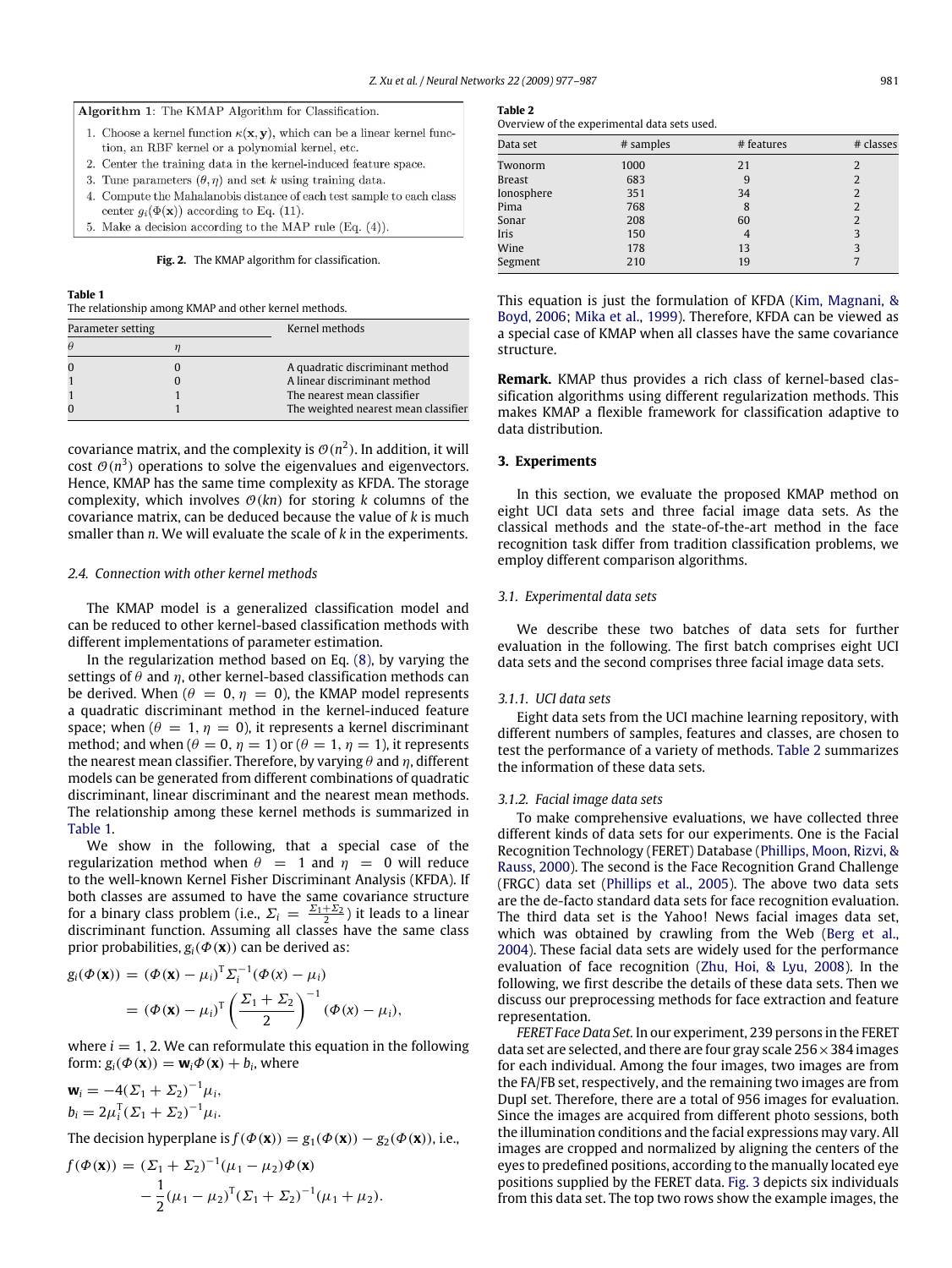**Fig. 3.** Example images from the FERET data set, cropped and normalized to the size of  $128 \times 128$ .

**Fig. 5.** Example images from the Yahoo! News Face data set, cropped and normalized to the size of  $128 \times 128$ .

| Table 3                                                       |  |
|---------------------------------------------------------------|--|
| Overview on the face image data sets used in the experiments. |  |

| Data set    | $#$ total | $#$ person | # per person |
|-------------|-----------|------------|--------------|
| FERET       | 956       | 239        | 4            |
| FRGC        | 1920      | 80         | 24           |
| Yahoo! News | 1940      | 97         | 20           |

**Fig. 4.** Example images from the FRGC data set, cropped and normalized to the size of  $128 \times 128$ .

first row from FA, and the second one from FB; while the bottom two rows are the examples from DupI.

FRGC Data Set. The FRGC data set (Phillips et al., 2005)<sup>1</sup> is the current benchmark for performance evaluation of face recognition techniques. We adopt the FRGC version-1 data set (Spring 2003) for the evaluation of our face recognition method. The data set used in our experiment consists of 1920 images, corresponding to 80 individuals selected from the original collection. Each individual has 24 controlled or uncontrolled color images. The faces are automatically detected and normalized through a face detection method and an extraction method. Fig. 4 shows geometrically normalized face images cropped from the original FRGC images, with the cropped regions resized to a size of  $128 \times 128$ .

*Yahoo! News Face Data Set.* The Yahoo! News Face data set was constructed by Berg et al. (2004) from about half a million captioned news images collected from the Yahoo! News Web site. It consists of a large number of photographs taken in real life conditions, rather than in the controlled environments widely used in face recognition evaluation. As a result, there are a large variety of poses, illuminations, expressions, and environmental conditions. There are 1940 images, corresponding to 97 largest face clusters selected to form our experimental data set, in which each individual cluster has 20 images. As with the other data sets, faces are cropped from the selected images using the face detection and extraction methods. Only relevant face images are retained when there are multiple faces in one image. Fig. 5 presents examples selected from the Yahoo! News images and the extracted faces. All these face images are geometrically normalized.

Facial Feature Extraction. To enable an automatic face recognition scheme, we cascade a face detector (Viola & Jones, 2004) with the Active Appearance Models (AAMs) (Cootes, Edwards, & Taylor, 2001) to locate faces and facial features in the input images. The performance in terms of the correct registration is greatly dependent on the image conditions. In fact, only about 30 images failed for the FRGC data set (5660 images). Similarly, the correct registration rate for the Yahoo! News face data set was around 80%. Many effective feature extraction methods have been proposed to address the task, such as Local Binary Pattern (Ahonen, Hadid, & Pietikainen, 2004; Rodriguez & Marcel, 2006) and Gabor wavelets transform. Among these methods, the Gabor wavelets representation of facial image has been widely accepted as a promising approach (Liu & Wechsler, 2002). From earlier studies in the area of signal processing, Lades et al. (1993) empirically suggested that good performance can be achieved by extracting Gabor wavelet features of 5 different scales and 8 orientations. In our experiments, we employ a similar approach by applying Gabor wavelet transform on each image (scaled to  $128 \times 128$ ) at 5 scales and 8 orientations. Finally, we normalize each sub-image to form a feature vector  $\mathbf{x} \in \mathbb{R}^n$  with the sample scale reduced to 64, which results in a 10240-dimensional feature vector for each facial image.

In summary, the detailed statistics of the data sets used in our experiments is listed in Table 3.

## *3.2. Experiments on UCI data sets*

In this section, we conduct experiments on eight benchmark data sets. We first implement many other competitive methods and compare them with our proposed algorithm. Then we discuss and analyze the experimental results.

## *3.2.1. Comparison algorithms*

We provide a brief introduction to the comparison algorithms in this section. Specifically, we compare our proposed model with the Modified Quadratic Discriminant Function (Kimura, Takashina, T. S., & M. Y., 1987), KFDA, the Kernel Fisher Quadratic Discriminant Analysis (KFQDA) (Huang, Hwang, & Lin, 2005), and SVM. Due to the popularity of SVM, we only focus on introducing MQDF, KFDA, and KFQDA in the following.

In statistical pattern recognition, the probability density function can first be estimated from the data. Then future examples could be assigned to the class with the MAP. One typical probability estimation method is to assume a multivariate normal density function over the data. From the multivariate normal distribution, the Quadratic Discriminant Function (Duda et al., 2000; Fukunaga, 1990) can be derived, which achieves the minimum mean error rate under Gaussianity and is also monotonic with an increase of the feature size (Waller & Jain, 1978). In Kimura et al. (1987), a Modified Quadratic Discriminant Function (MQDF) less sensitive to the estimation error, is proposed. Friedman (1989) improves the performance of QDF by the covariance matrix interpolation.

<sup>1</sup> Accessible from http://www.frvt.org/FRGC.